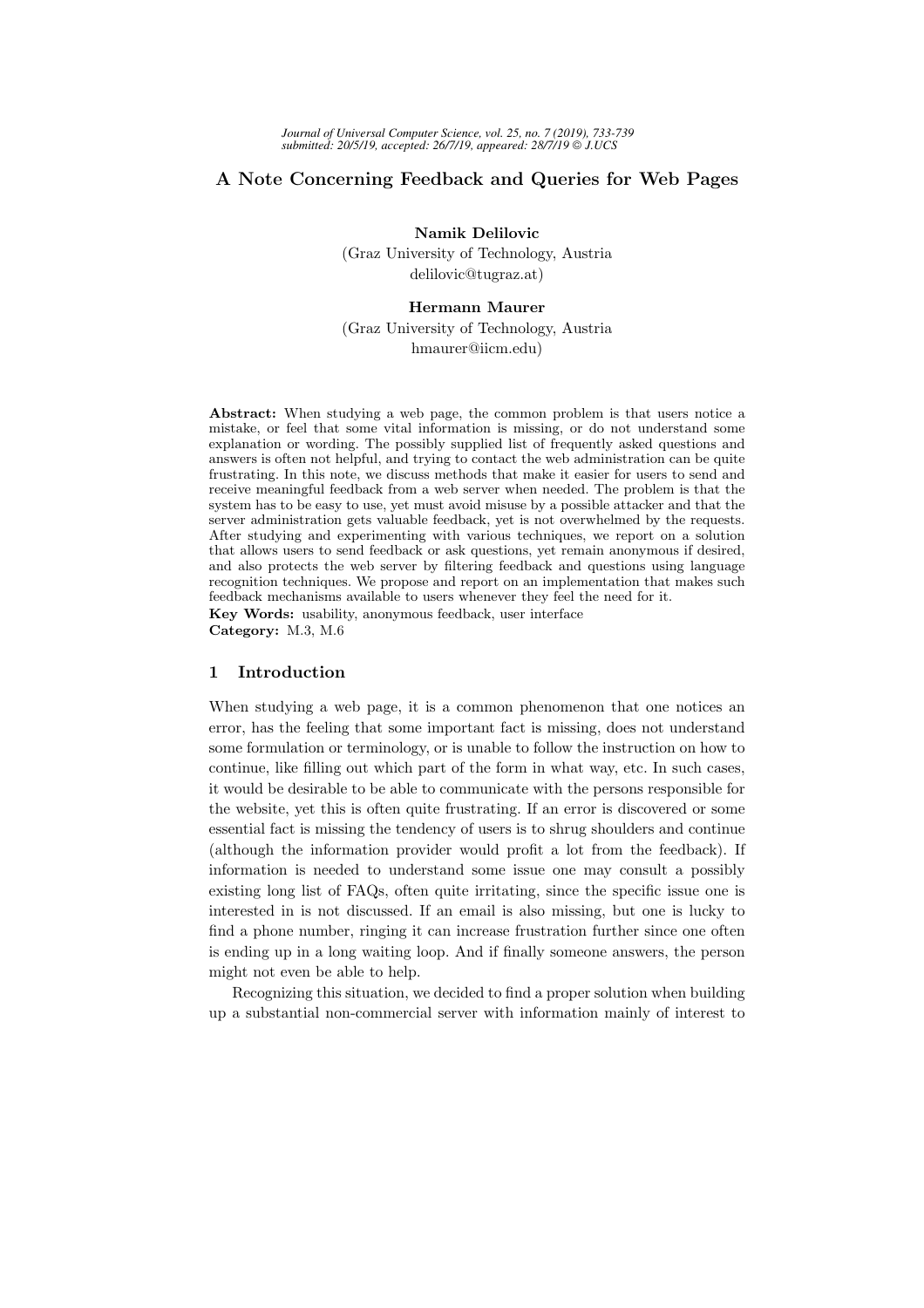Austrians. Indeed, the server at issue [Austria-Forum 2019] is holding some 1.1 million media objects by the time of writing.

It is important to realize that the general question of feedback is of importance in many ways. However, not so much in our sense, where we try to improve the user interface and content, but mainly in the sense of what kind of navigation, layout and tools users prefer, or which features receive praise or criticism, or how user attitudes change over time or are dependent on other parameters.

[Quora: Feedback-Management 2019] provides a good survey of Enterprise-Feedback-Management, and [Quora: Customer Feedback 2019] presents over 60 tools for analyzing customer feedback. Some, like [Keatext: Feedback 2019] use language analysis tools to master massive floods of feedback by instant categorization of customers into Praise, Problems, Suggestions and Questions. Sometimes users are not even aware that feedback on their actions is collected. Typically, to find out which of two navigation alternatives A or B on a server are more preferred, customers are randomly presented with one of the versions, and their behaviour is recorded possibly without their knowledge. This is described at length in, e.g. [Wikipedia: Feedback 2019].

The aim of our efforts was different: We wanted to offer users a very simple way to suggest improvements of the user interface or content or to ask a question with the expectance of a fast concrete answer.

### 2 Early Attempts

Our first idea was to provide the option to write an arbitrary comment at the bottom of any page and send a note to the server administration. The server administrator is then able to react to a suggestion, leaving the comment if useful for others, or erase it with or without further action.

Initially, we were quite satisfied with the comments obtained this way. However, one night, a user wrote a script that added to ten thousands of pages an advertisement with explicit content. It took us much time to clean all the advertisements. Thus, anonymous feedback visible for all was not an acceptable solution.

In the next step, we restricted comments to users who had registered with a valid email, accepted certain "policies" concerning comments, and were logged in (i.e. identified) when writing a comment: Indeed, their username would show up with a time-stamp below their comment. Also, the server administration was notified of every comment, and he was able to change it (e.g. correct some spelling, delete it if the desired information was provided, etc.). This method restricted misuse immediately, but also significantly reduced the flow of comments. It is interesting to see the numbers: Of some 2.5 million different users only a roughly 1.6 percent are willing to register: Clearly, the benefits available for registered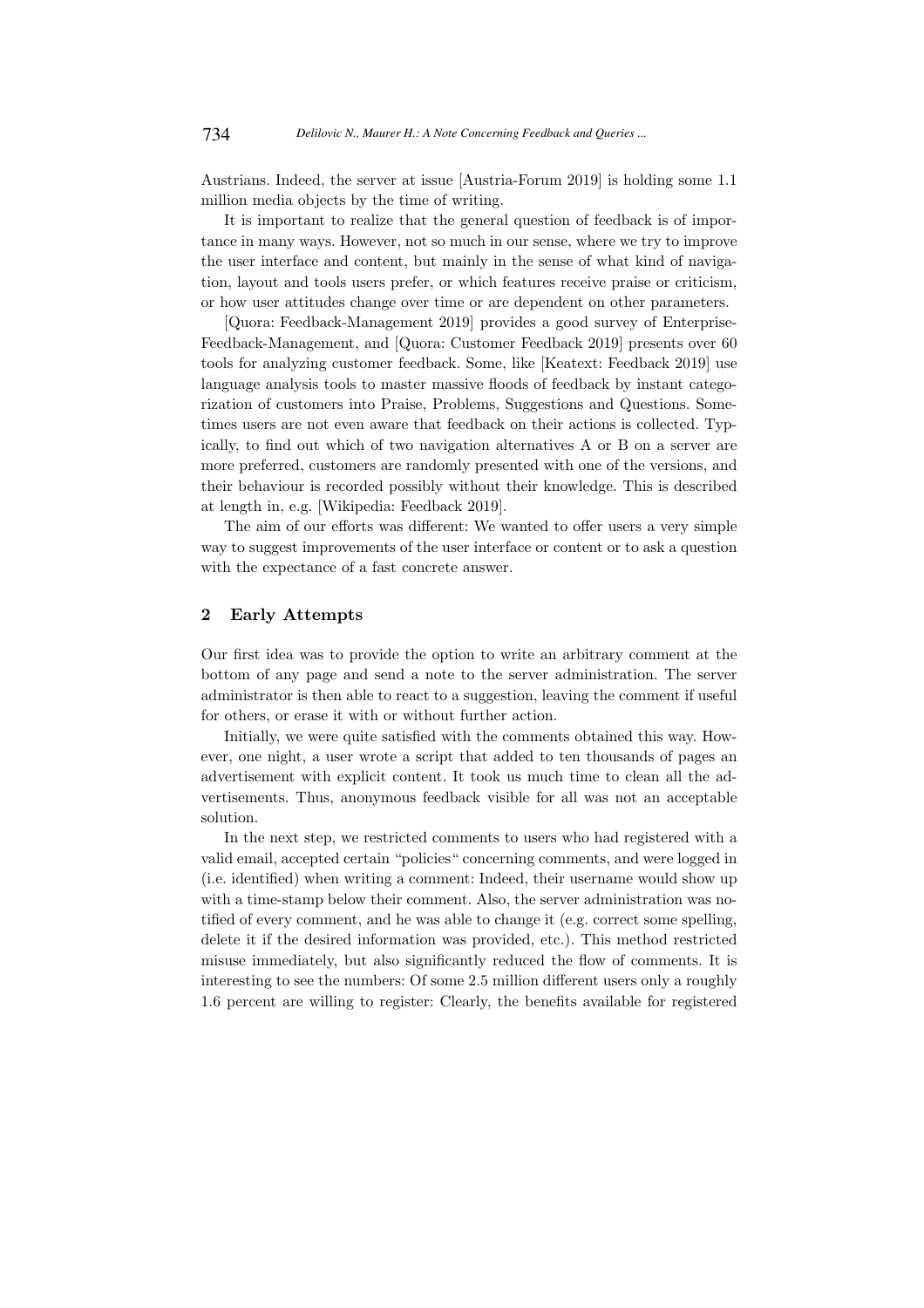users being able to write comments and having their own arbitrarily large space to use for any legal purpose were considered only by few worth the trouble to register. Even worse, of those who registered many would not log in when just looking briefly for some information. If in the process they would find an error or thought something should be added, almost nobody seemed to take the effort to log-in (with the chosen username and the possibly by now forgotten password). Only those who needed some advice did log in, or at that stage even registered to be able to log in. However, we did receive complaints that such questions for help should not be public because it might indicate that the user asking the question was just not very knowledgeable. We accepted the situation for quite a long time but discussed in the background how to improve it.

# 3 The Final Solution

Eventually, we decided to add to every page a feedback button that also allows anonymous users to send some arbitrary text (suggestion, criticism, question, etc.) associated with a particular webpage to the administrator of the server, invisible for everyone else. This is indeed working well: mistakes are pointed out, additional information is provided, criticism of the user interface can be taken care of; even feedback to the feedback process has been sent. A typical example was the feedback message concerning the biography of Mozart, where a book on Mozart that can be read online is mentioned:

URL: austria-forum.org/af/Biographien/Mozart, Wolfgang Amadeus

Feedback: Could you not provide a table of contents of the biography after the picture of the book?

Figure 1: Above we show a typical short feedback as obtained from an austriaforum user.

Of course, the administration acted. Figure 2 shows what that part of the biography now looks like.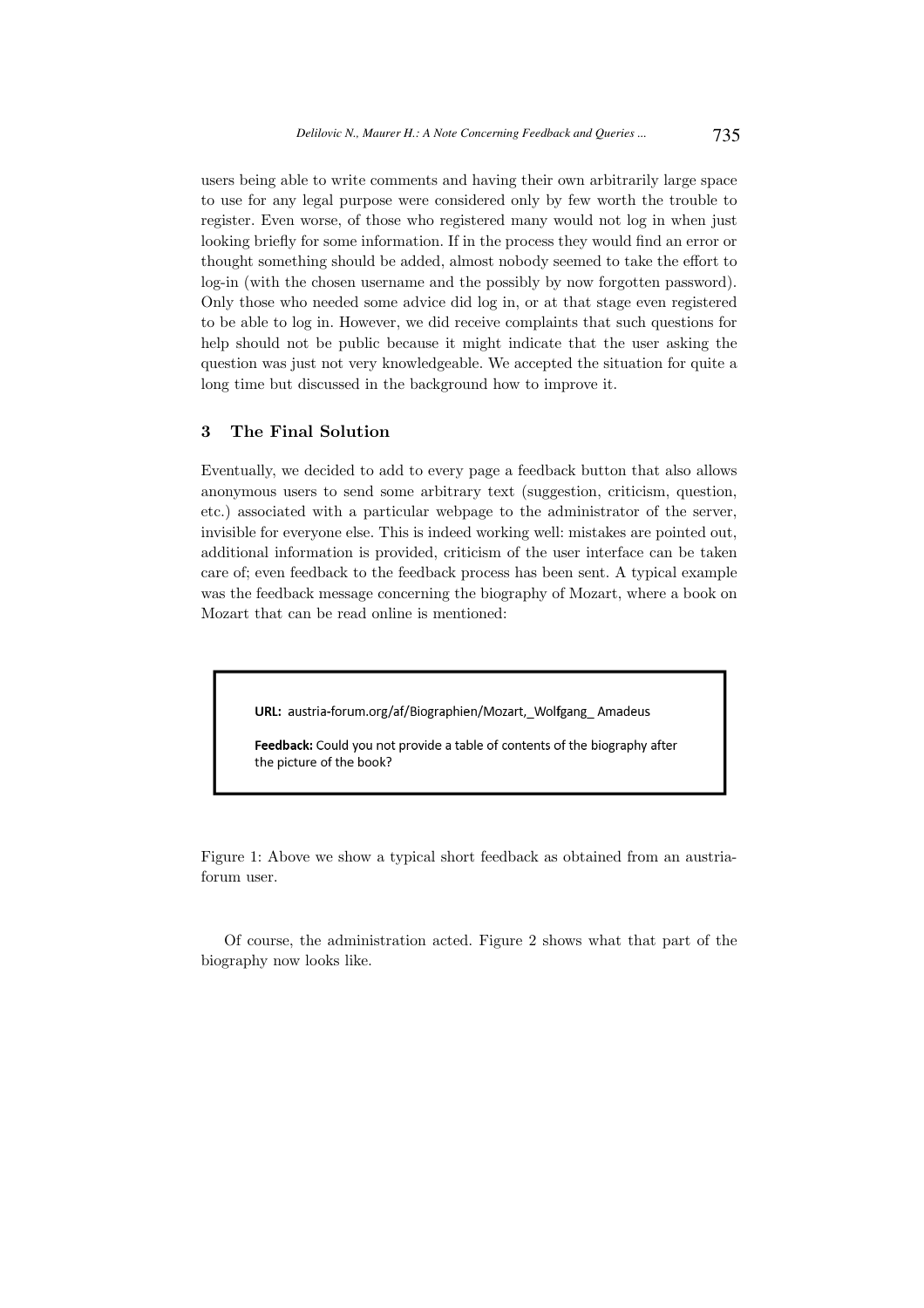| <b>Mozart Biographie</b><br><b>SIXPORTRAITS</b>                            |                                                  |  |
|----------------------------------------------------------------------------|--------------------------------------------------|--|
| <b>Mardinal Wagner</b><br>Wolfgang<br>Amadeus<br>Mozart<br>Werk und Lebert | <b>Wolfgang Amadeus Mozart</b><br>Werk und Leben |  |
| s.                                                                         | Manfred Wagner, Edition Steinbauer, Wien, 2005   |  |

Figure 2: Below the picture of the book on Mozart is now a clickable PDF-File with the table of contents.

To be specific, we also show in Figure 3 what a click on the feedback button triggers: A very simple template in which users can write.



Figure 3: A simple area for textual input is provided and can be sent or cancelled.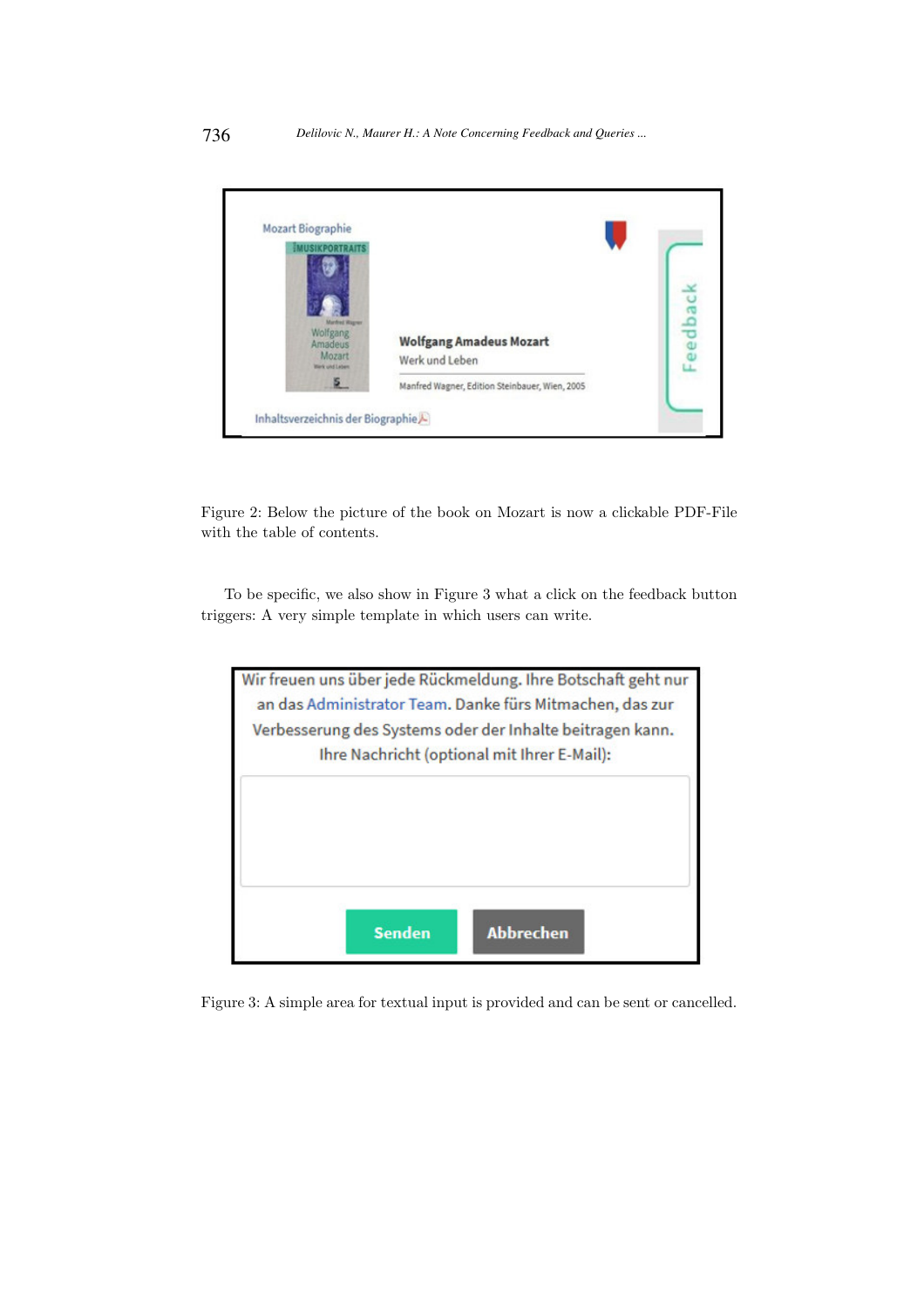Specific questions as feedback can of course only be answered if an email address is provided by the person sending the question (we guarantee that the email address is discarded after answering). However, specific questions have also taught us to expand individual sections of our help system.

The system is not quite as simple to implement, as it may sound. Since it can be used anonymously many users have tried it out with nonsense messages or just a short random sequence of characters; others have tried to overload the system by letting a script send thousands of messages. Hence quite elaborate filtering mechanisms are needed, to which we will return a bit later. There are two other points worth mentioning; When we presented the idea to a group of server administrators, they were appalled that they would be drowned with suggestions to change their user interfaces. However, our first experience shows that the feedback obtained concerning the user interface allowed to improve the interface, eliminating frustration and stabilizing the situation to the extent that fewer and fewer suggestions were obtained.

However, a kind of situation occurred that we did not expect. We would get a feedback like: "I do not understand the explanation concerning Point 3. Please elaborate more carefully". Soon after we had done so, we got the feedback: "The explanation of Point 3 is too long, please shorten it". Any attempt to have one explanation satisfying all seemed to fail, whether an explanation is sufficient or not depends on the level of expertise. A simple approach would be to provide a short and a long explanation, but in order to provide the correct kind and amount of feedback, a detailed profile of the user would be necessary. This is impossible in our case since we want to preserve the anonymity of users. Note that other approaches like "5 Steps for Giving Productive Feedback" [Halford 2014] insist on giving up anonymity and compile a detailed profile.

#### 4 Points to Notice

Introducing a feedback button and thus allowing all users to contact administration leads, at least initially, to a large number of emails. The system should not send each email separately to the administrator but collect them in a file and only send the file once it gets very large or in some user-defined intervals.

It is also much easier to look at a file of messages, often only test messages, than to open dozens or hundreds of emails where only some are useful.

The system should also exclude empty emails, or emails consisting of just a few characters since such short feedback do not carry important information in most cases. Note, however, that some short messages may be meaningful: like if on a page information is misspelled as "imformation" maybe the user wrote "imformation" to indicate a wrong spelling. To notice such helpful suggestions, an obvious way is to search for the word at issue in the page at issue, and if a match is found the message is not ignored.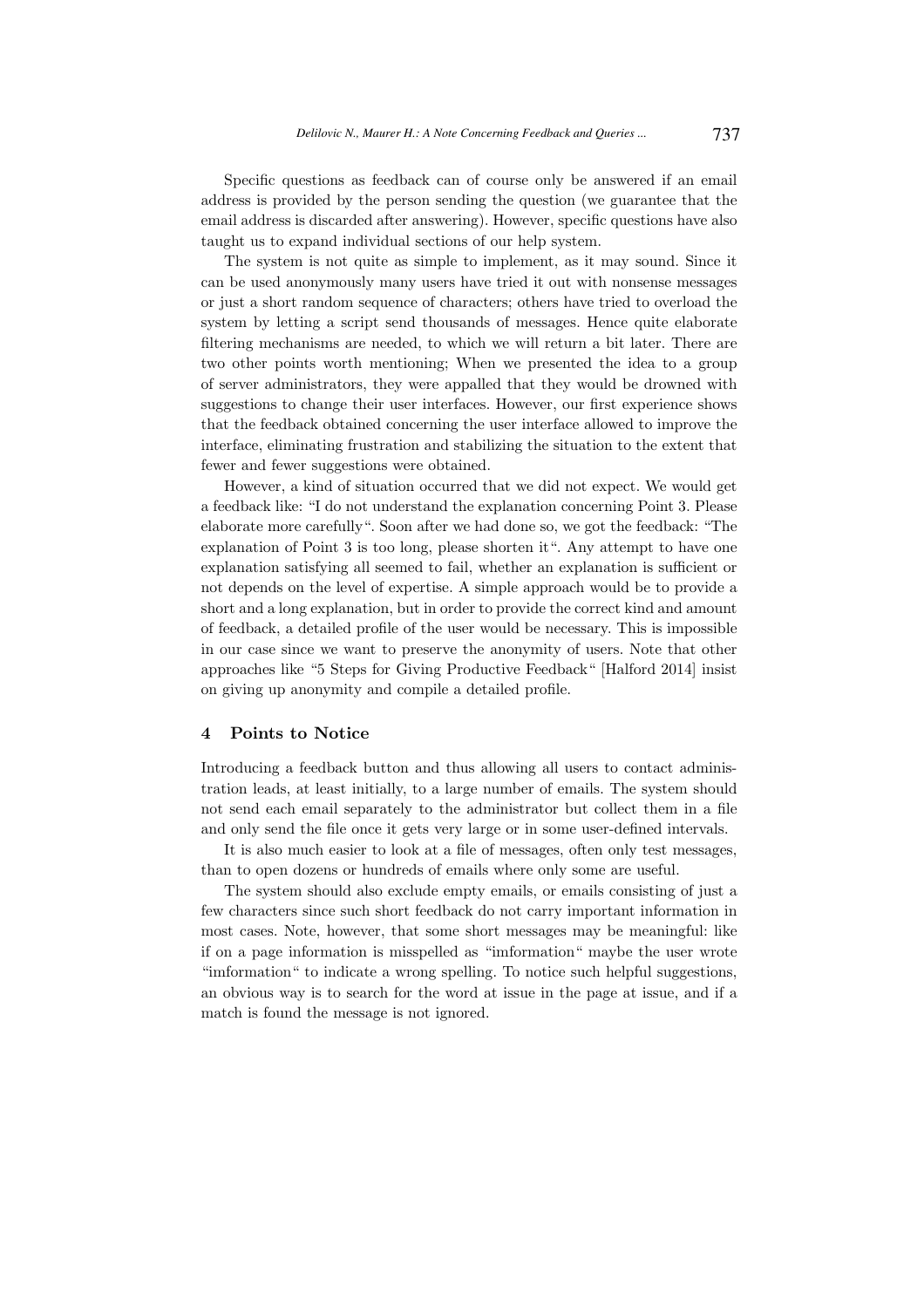Note that a feedback button also allows attacks on the server, using a script that sends thousands of spurious messages. The program can limit the number of messages per hour coming from one IP address, or can, like a SPAM filter, eliminate similar emails or emails similar to specific patterns. If used extensively, a learning algorithm can be employed to make sure that only meaningful feedback is obtained.

We do not want to discuss details of such methods, since knowing the algorithms that eliminate superfluous feedback may give hints on how to send a flood of feedback evading the recognition of meaningless messages.

However, we want to conclude this note with a few numbers indicative of what happens on fairly large servers. We introduced two counters: one counting all feedback received, and one counting those ignored (because of repetition or being short and providing no new input). In the first four weeks, the figures were 503 and 261, in the next four weeks 249 and 128, in the third four weeks cycle already dropping to 165 and 92. By now the four-week number seems to be stable around 100 and 50.

# 5 Conclusion

It is our firm belief that every website should provide an easy way to send feedback as described. It will certainly reduce the frustration that all of us have experienced with some sites, apps or such.

This must be a feature of all systems designed with good usability, as is pointed out to some extent in the literature on usability, like [Nielsen 1999] or [Law, Hvannberg and Cockton 2008] or the reference on feedback mentioned in the references.

Typically, we expect that all government agencies and big organizations make sure that some convenient feedback mechanisms are available. To drive our point home: We are certainly aware of cases when it was challenging to contact a suitable person in a large company.

In summary, it appears that the solution developed, works well on noncommercial servers of up to a few million pages and users if the only aim is to allow user feedback for content or user interface improvements, or for asking specific questions. It also has become clear that the mechanism could be extended in many ways, even for the purposes mentioned. Like questions asked could be put into a FAQ list, and a match of new questions with existing ones could be attempted, sometimes providing immediate answers, yet not burdening the user to dig manually through a vast set of FAQs. There are of course many other instances where feedback is required or useful that are not addressed by the presented simple solution, as hinted in the last four literature references.